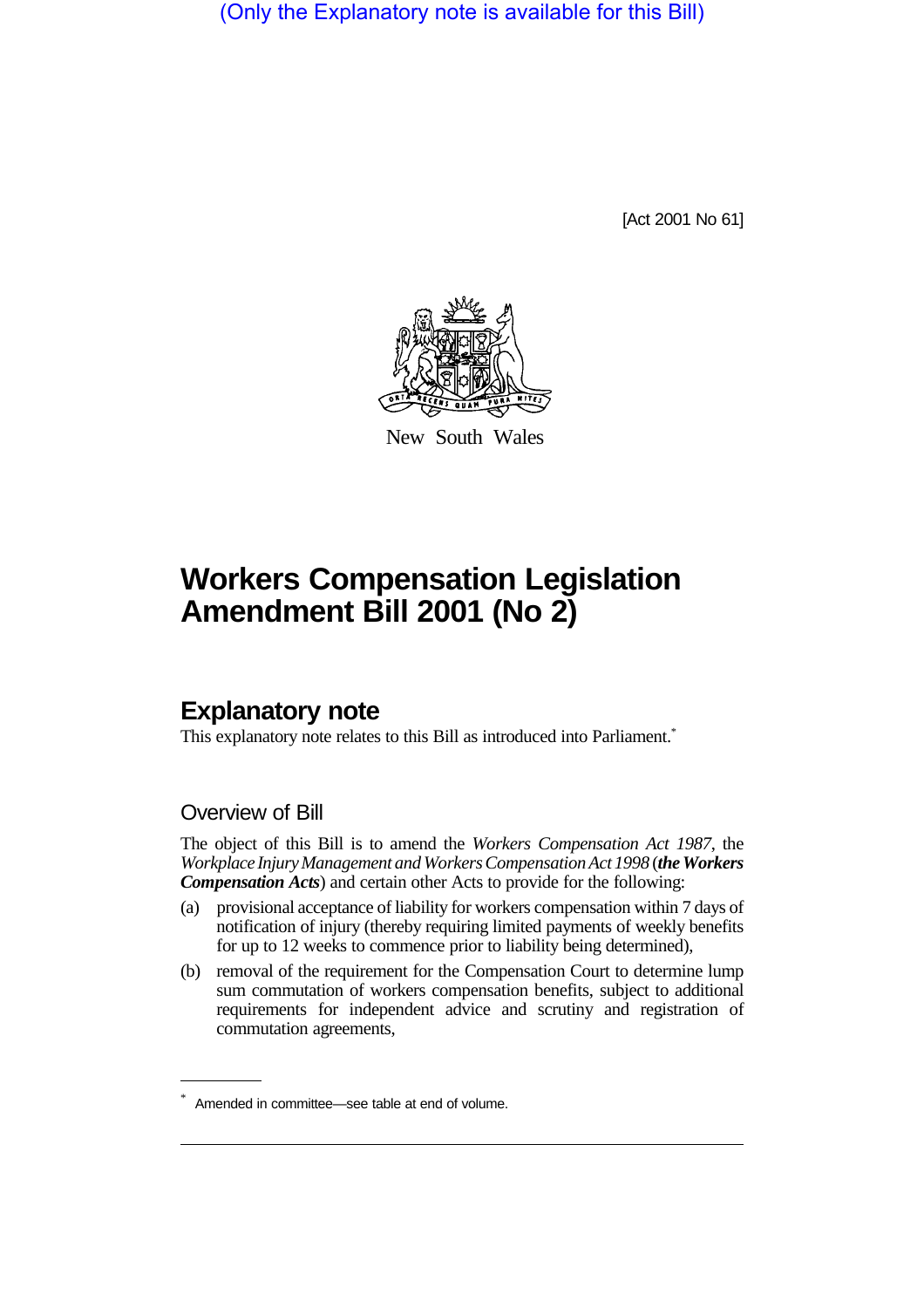Explanatory note

- (c) provision of enhanced assistance and information to injured workers and employers in connection with their rights and obligations under the legislation,
- (d) establishment by the WorkCover Authority (*WorkCover*) of advisory services to provide claims assistance to workers, employers and insurers and funding by WorkCover of the provision of those services by employee or employer associations for 3 years,
- (e) expanded sanctions for insurers that fail to make decisions on claims within the prescribed time frames, including requirements to pay administrative fees where such matters are determined by the new Workers Compensation Commission,
- (f) establishment of a Workers Compensation Commission (*the Commission*) comprising a President, 2 Deputy Presidents, a Registrar and Arbitrators and providing dispute resolution for disputes about workers compensation, voluntary assessment of common law claims and oversight of commutations,
- (g) provisions for expedited assessment by the Registrar of disputes referred to the Commission (including provision for directions for interim payment of weekly benefits for up to 12 weeks and reasonable and necessary medical treatment, and recommendations for action to remedy a contravention of Chapter 3 (Injury management) of the 1998 Act),
- (h) determination of disputed medical issues by approved medical specialists, with their determinations to be conclusive as to some matters (such as degree of permanent impairment) and prima facie evidence as to other matters,
- (i) determination of disputes about workers compensation by the Commission constituted by an Arbitrator with the decisions of the Commission being final and binding on the parties, subject to a right of appeal to the Commission constituted by a Presidential member and to the Court of Appeal (on a question of law) from a decision of the Commission constituted by a Presidential member,
- (j) a claim against an employer for common law damages in respect of an injury for which workers compensation is payable will be able to be assessed by the Commission (at the option of the worker) before the matter proceeds to court with determinations to be binding on insurers in some circumstances,
- (k) the Commission will have the same jurisdiction that the Compensation Court presently has under the Workers Compensation Acts (including jurisdiction to determine other miscellaneous matters arising under workers compensation legislation, such as apportionment disputes),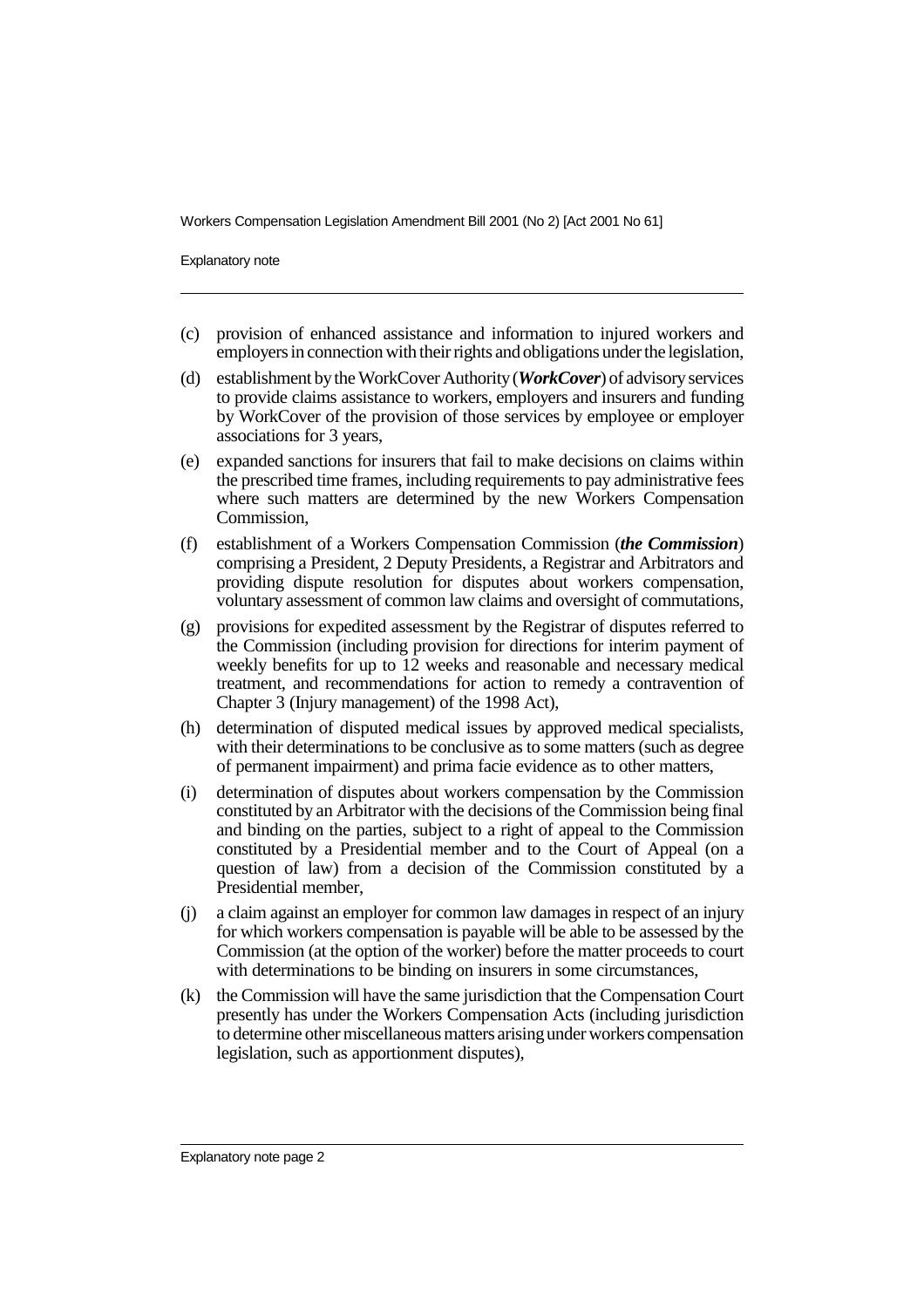Explanatory note

- (l) existing arrangements for the conciliation of disputes by conciliation officers and the determination of disputes by the Compensation Court will continue in respect of existing claims (subject to the transfer of existing claims to the new claims provisions),
- (m) claimants, employers and insurers will be entitled to legal representation before the Commission but an insurer will not be entitled to representation if the claimant is unrepresented,
- (n) existing cost sanctions will be expanded to apply to legal representatives who contribute to delay,
- (o) the regulations will be able to provide for the assessment or taxation of costs,
- (p) entitlement to lump sum compensation for non-economic loss will be based on the degree of permanent impairment suffered (with the degree of permanent impairment to be assessed in accordance with guidelines) rather than the existing Table of Disabilities,
- (q) consequential amendments are made to the threshold for entitlement to lump sum pain and suffering compensation,
- (r) transitional provisions with existing claims to remain subject to current provisions and power for the regulations to progressively transfer claims to the new claims procedures,
- (s) fine tuning of provisions for the notification and making of claims,
- (t) miscellaneous amendments (relating to cessation of weekly payments on retirement, redetermination of premiums and payment of interest on underpaid premiums, provision of information by employers as to wages paid, conferring power on WorkCover Authority officers to obtain documents, information and evidence, and requiring prompt payment of compensation when liability is admitted),
- (u) consequential amendments.

The amendments do not apply to coal miners (with minor exceptions concerning the accreditation of injury management consultants).

## Outline of provisions

**Clause 1** sets out the name (also called the short title) of the proposed Act.

**Clause 2** provides for the commencement of the proposed Act on a day or days to be appointed by proclamation.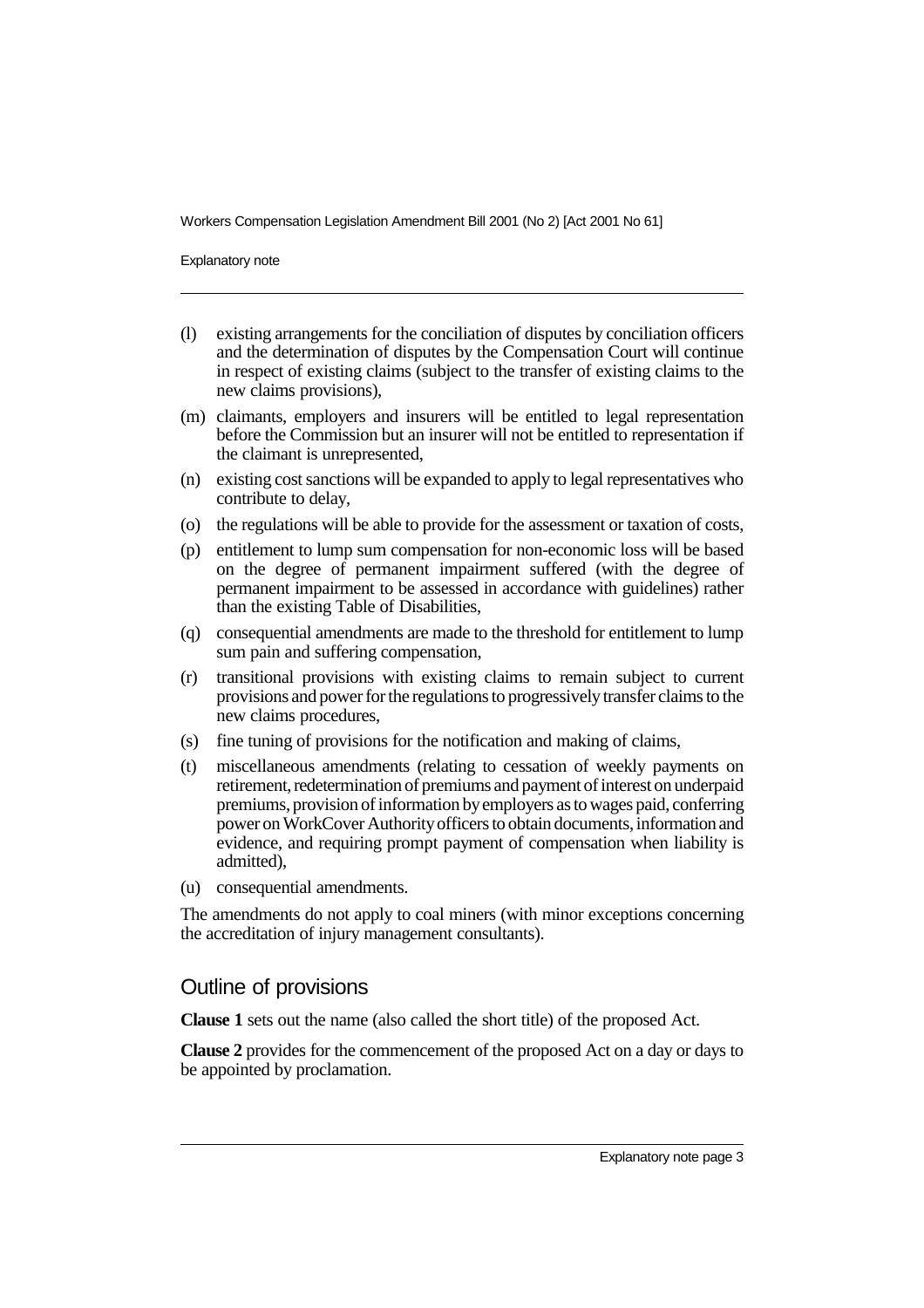Explanatory note

**Clause 3** is a formal provision giving effect to the amendments to the *Workers Compensation Act 1987*, the *Workplace Injury Management and Workers Compensation Act 1998* and other Acts set out in Schedules 1–6.

**Schedule 1** makes the amendments referred to in paragraph (b) of the Overview (concerning commutation to a lump sum of workers compensation liabilities) together with consequential amendments.

**Schedule 2** makes the amendments referred to in paragraphs (c) and (d) of the Overview (concerning the provision of assistance and information and the establishment and funding of claims assistance advisory services). The Schedule also provides for the approval of injury management consultants by WorkCover and for WorkCover Guidelines to provide for their functions. Approved injury management consultants will be competent but not compellable to give evidence in proceedings.

**Schedule 3** makes the amendments to provisions for lump sum statutory compensation for permanent injuries referred to in paragraphs (p) and (q) of the Overview. Currently lump sum compensation is assessed pursuant to a Table of Disabilities based on a proportion of the maximum amount payable that is determined by reference to the percentage allocated to the loss in the Table. The amendments will provide for the payment of *permanent impairment compensation* based on the degree of permanent impairment that results from the injury (with the degree of permanent impairment assessed in accordance with WorkCover Guidelines). Consequential amendments are made to provisions for pain and suffering compensation and various other provisions to reflect the change to the way in which permanent impairment compensation is to be calculated.

No compensation will be payable for secondary psychological injuries that result in permanent impairment.

The Schedule also makes other amendments that are consequential on the amendments made by Schedule 4 concerning new claims handling and dispute resolution procedures.

**Schedule 4** makes the other amendments referred to in the Overview (except miscellaneous and consequential amendments).

**Schedule 4.1** [1] amends the provision that imposes a 3 year limitation period for the commencement of proceedings for common law damages for a work injury so that time does not run while and for 2 months after a claim for damages is being assessed by the Commission.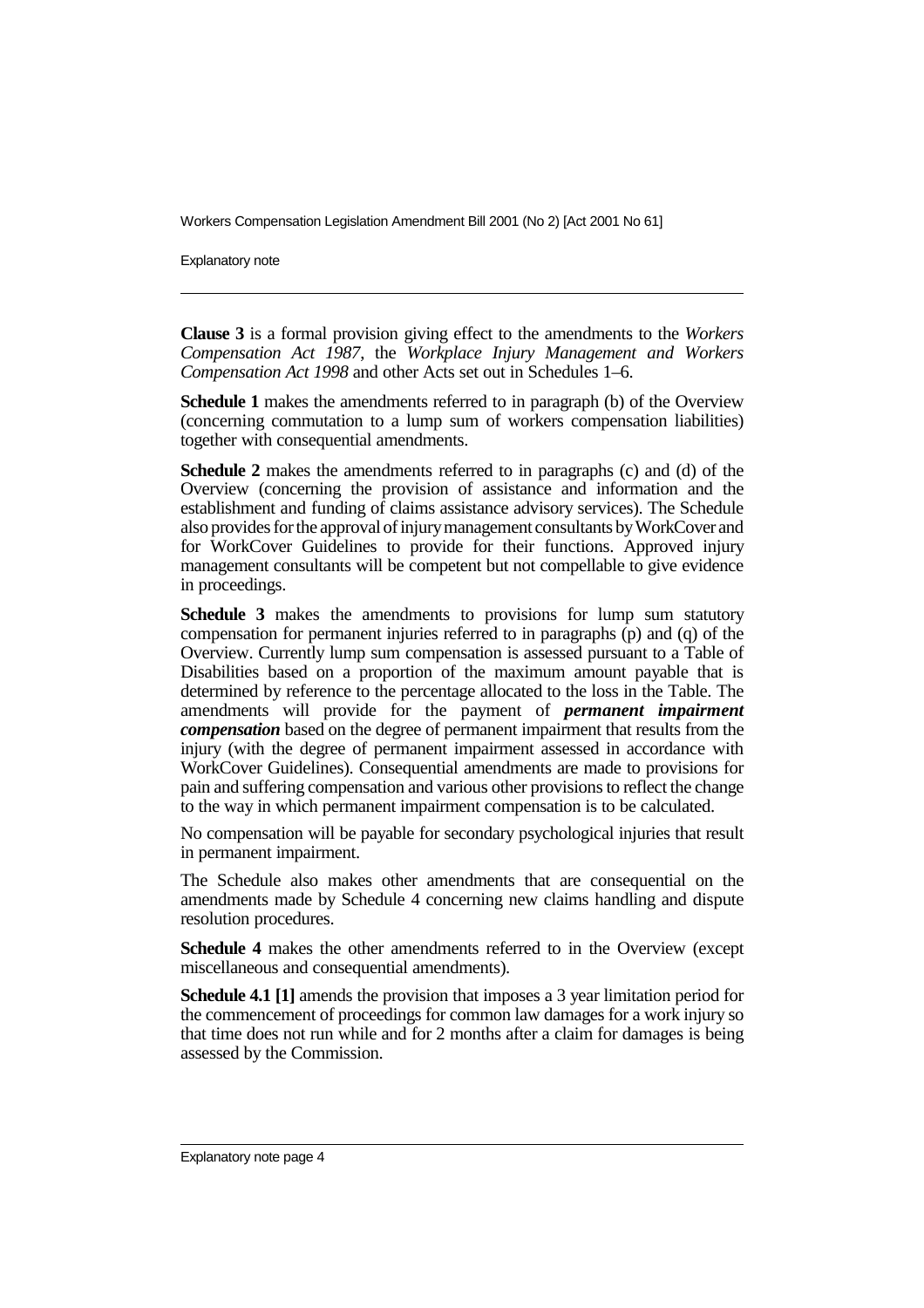Explanatory note

**Schedule 4.1 [2]** exempts coal miners from the amendments made by the Bill (except for amendments to do with the accreditation of injury management consultants).

**Schedule 4.1 [3]** inserts transitional provisions for the Bill, including provisions for the transfer of existing claims (which will continue to be dealt with in accordance with existing claims procedures and compensation entitlement procedures) to new claims procedures and entitlements. Once an existing claim is transferred, any disputes will be resolved in the new Workers Compensation Commission.

**Schedule 4.2 [1]**–**[15]** make consequential amendments.

**Schedule 4.2 [16]** and **[17]** insert new Chapter 7 and Schedule 5 into the 1998 Act, providing for new procedures for the making and determination of claims for statutory compensation and common law damages and disputes involving those claims.

Significant features of the new arrangements are as follows:

- (a) Division 1 of Part 2 simplifies procedures for the giving of notice of injury.
- (b) Division 2 of Part 2 simplifies procedures for the making of a claim for statutory compensation (with the introduction of significant flexibility by reference to WorkCover Guidelines) and extends some of these procedures to claims for (common law) work injury damages.
- (c) Division 1 of Part 3 imposes a duty on insurers to commence weekly payments of compensation (pursuant to provisional acceptance of liability) within 7 days after initial notification of injury.
- (d) Division 2 of Part 3 deals with claims for weekly payments and requires claims to be determined within 21 days. A claim is determined by accepting liability and commencing weekly payments or by disputing liability. Liability can be accepted provisionally for up to 12 weeks.
- (e) Division 3 of Part 3 deals with claims for medical expenses and requires a claim to be determined within 21 days by either accepting or disputing liability. Liability can be accepted provisionally for an amount of up to \$1,000.
- (f) Division 4 of Part 3 deals with claims for lump sum statutory compensation or work injury damages. A claim must be determined by accepting liability and making a reasonable offer of settlement or by disputing liability. A claim must be determined within 2 months after the claimant provides all relevant information or (if the injury is not permanent within that time) within 1 month after it has become permanent.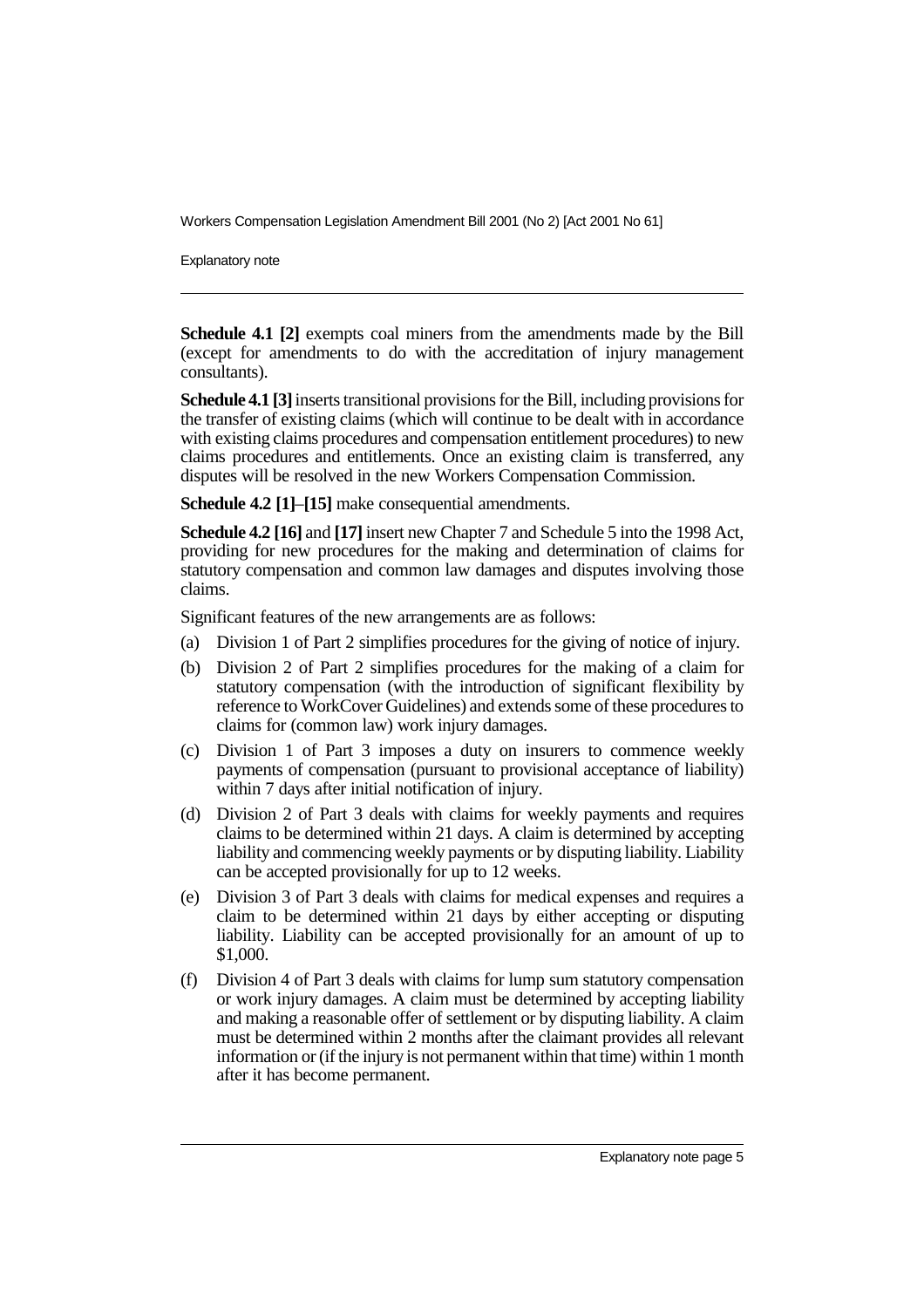Explanatory note

- (g) Division 5 of Part 3 deals with the enforcement of claims determination provisions. The Division creates offences for failing to determine a claim within the required time or for referring a non-genuine dispute for the purposes of delay. Insurers can be required to pay an administration fee if they fail to determine a claim within the required time or unreasonably dispute a claim, and the claim is referred for dispute determination.
- (h) Part 4 provides for the determination of disputes about claims for statutory compensation by the new Workers Compensation Commission (rather than the Compensation Court, as at present). The Part imposes restrictions on when a dispute can be referred for determination.
- (i) Part 5 provides for the Registrar (or the Commission constituted by an Arbitrator) to be able to give an interim payment direction to pay weekly compensation or medical expenses compensation, pending the determination of any dispute about the compensation. The Part also provides for the making of recommendations by the Registrar in respect of disputes that concern a failure to comply with an obligation under Chapter 3 (Injury management) of the 1998 Act and for those recommendations to become binding in some cases.
- (j) Part 6 provides for the assessment by the Commission of claims for (common law) work injury damages. The assessment of a claim is not a determination of the claim (except to the extent that liability is accepted by the insurer and the insurer accepts the amount of damages assessed). Claims assessment is at the option of the worker.
- (k) Part 7 deals with the appointment of approved medical specialists and the assessment by them of medical disputes. The assessment of degree of permanent impairment is required to be in accordance with WorkCover Guidelines. An assessment of a medical dispute by an approved medical specialist will only be conclusive as to degree of permanent impairment, proportion of impairment due to previous injury, extent of loss of hearing and whether an impairment is permanent.
- (l) Part 8 deals with legal costs in workers compensation matters. The Part simplifies and expands existing provisions and extends costs fixing powers to costs in court proceedings on work injury damages claims. The regulations can provide for the assessment and taxation of costs.
- (m) Part 9 deals with proceedings before the Commission. Decisions and assessments of the Commission are final, subject to the rights of appeal referred to in the Overview.
- (n) Part 10 deals with administrative matters, including the establishment of the Commission and the issuing of WorkCover Guidelines.